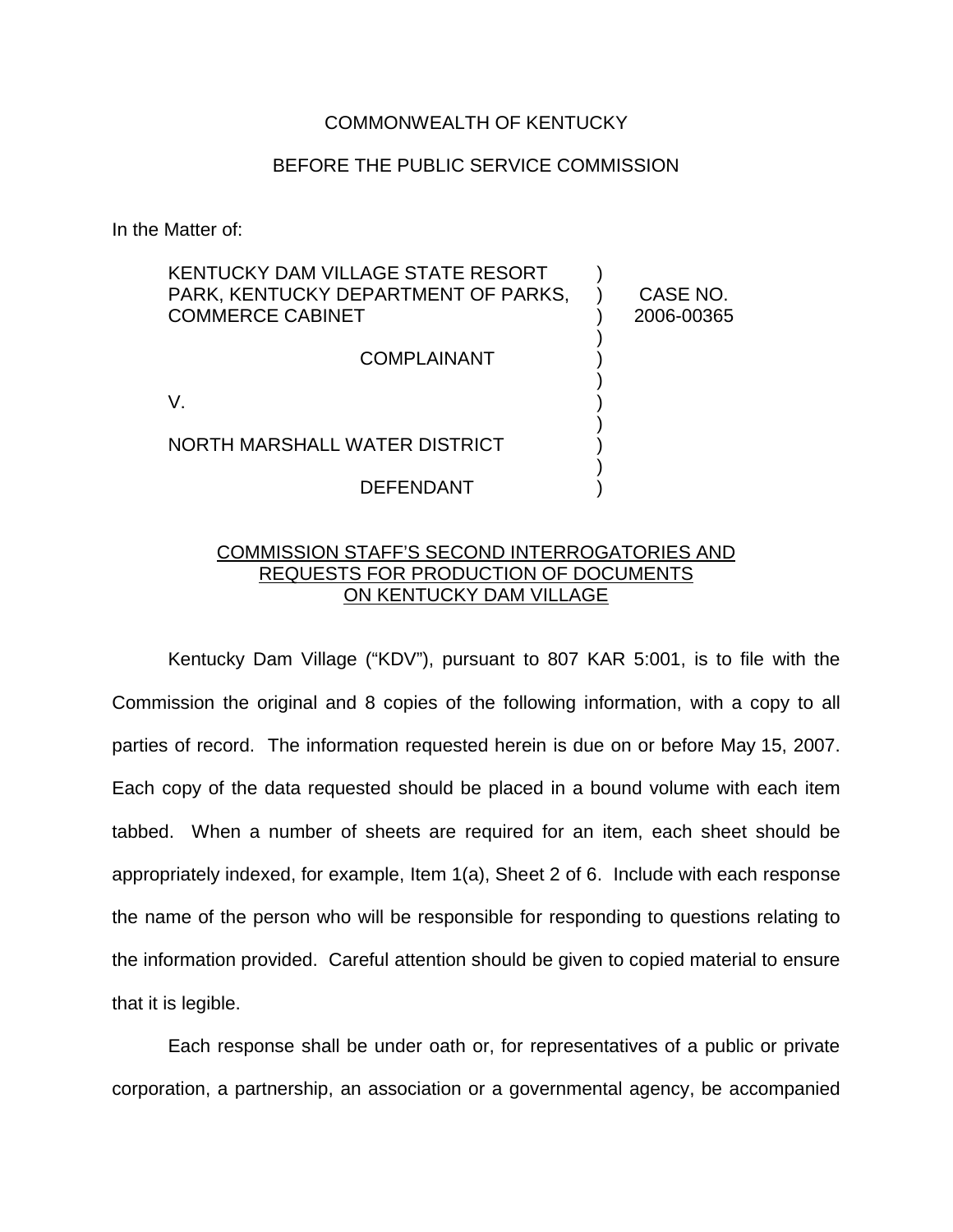by a signed certification of the preparer or person supervising the preparation of the response on behalf of the entity that the response is true and accurate to the best of that person's knowledge, information, and belief formed after a reasonable inquiry.

KDV shall make timely amendment to any prior response if it obtains information upon the basis of which it knows that the response was incorrect when made or, though correct when made, is now incorrect in any material respect. For any request to which KDV fails to furnish all or part of the requested information, KDV shall provide a written explanation of the specific grounds for its failure to furnish.

Careful attention shall be given to copied material to ensure its legibility. When the requested information has been previously provided in this proceeding in the requested format, reference may be made to the specific location of that information in responding to this request. When applicable, the requested information shall be provided for total company operations and jurisdictional operations, separately.

1. North Marshall Water District's ("North Marshall") tariff at II.C.4.b) provides on Sheet 11 that "Water service will be billed bimonthly with bills mailed on or about the  $20<sup>th</sup>$  of each even numbered month." On what date does KDV ordinarily receive its bill from North Marshall?

2. Describe in detail the process used by KDV to obtain approval for an expenditure such as the payment of the utility bill to North Marshall. Include the amount of time ordinarily involved in each of the steps in the process; the dates of the month that each step is usually commenced and completed; and the individuals and entities involved in each of the steps.